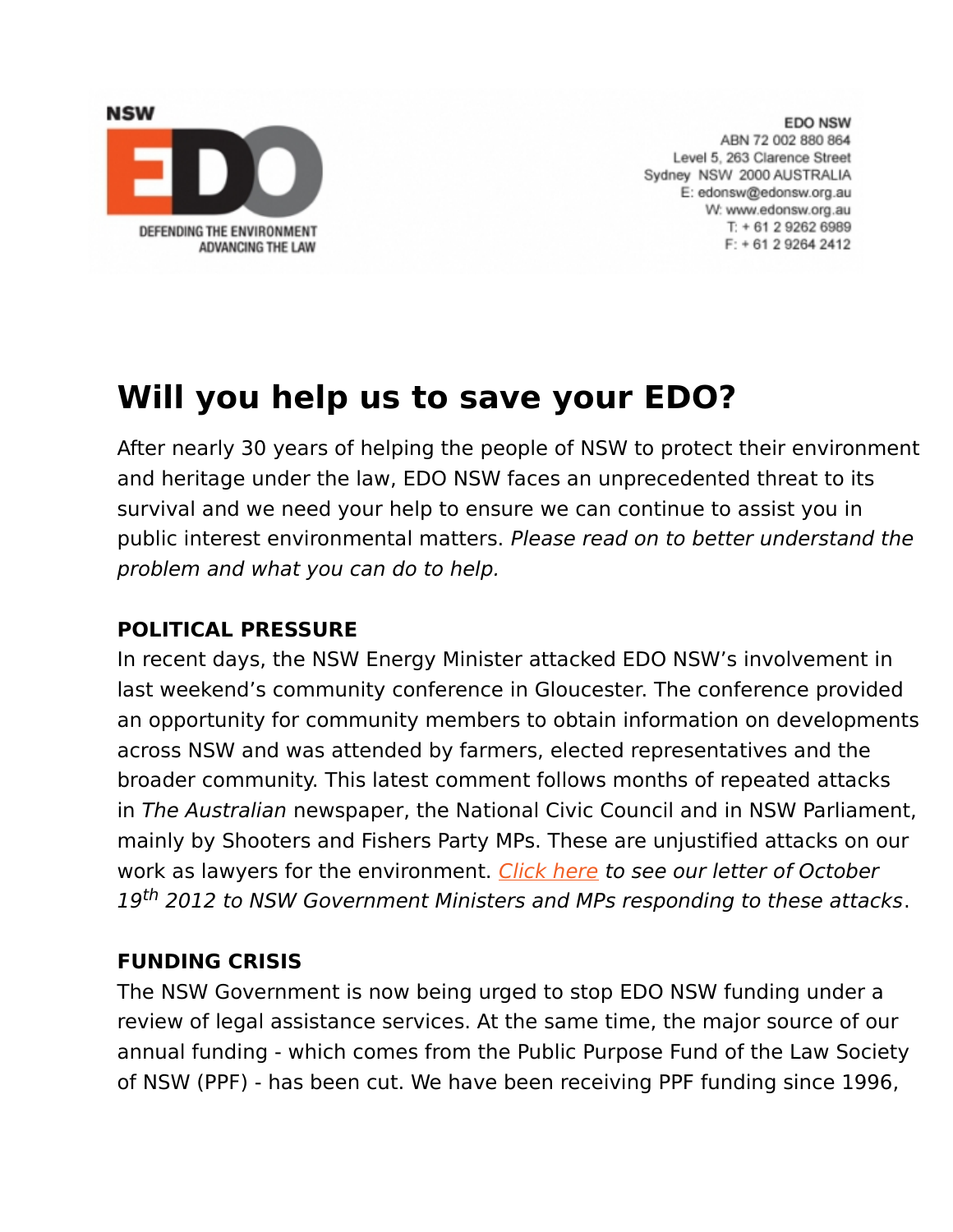normally under three-year grant agreements, and our work has been actively supported by the Trustees. The first cut was to 6 months (July-December 2012); and as of this month has been reduced to only 3 months (January-March 2013), with the dollar value cut by a quarter. As a result, both our PPF funding, and NSW Government funding, must now be considered at risk.

## **THE PROBLEM**

This damaging uncertainty makes it extremely difficult, if not impossible, to maintain a strong, independent EDO, that can offer ongoing help to clients, and serve the wider community, while operating free of the politics of the day. If our PPF funding is not restored and public funding affirmed then EDO NSW as you know it will be decimated if not destroyed in the New Year. This is occurring at the same time as the Government is pursuing its signature reform of the planning laws, with the avowed intention of restoring community participation and public confidence after the dark days of fast-tracking major projects under Part 3A.

## **THE SOLUTION**

The uncertainty can be solved by the NSW Government making clear its strong and unambiguous support for ongoing PPF and public funding of EDO NSW, ideally with cross-party agreement in the Parliament. In this way, community participation and public confidence in the planning and environment system can be maintained.

#### **WHAT YOU CAN DO**

We need our many supporters to speak up long and loud. Please do any or all of the following:

• Contact your local Member of Parliament to call for their support to save EDO NSW, and to express your support. You can find contacts for your local MP at[:http://www.parliament.nsw.gov.au/prod/parlment/members.nsf/V3Hom](http://www.parliament.nsw.gov.au/prod/parlment/members.nsf/V3Home)

[e](http://www.parliament.nsw.gov.au/prod/parlment/members.nsf/V3Home)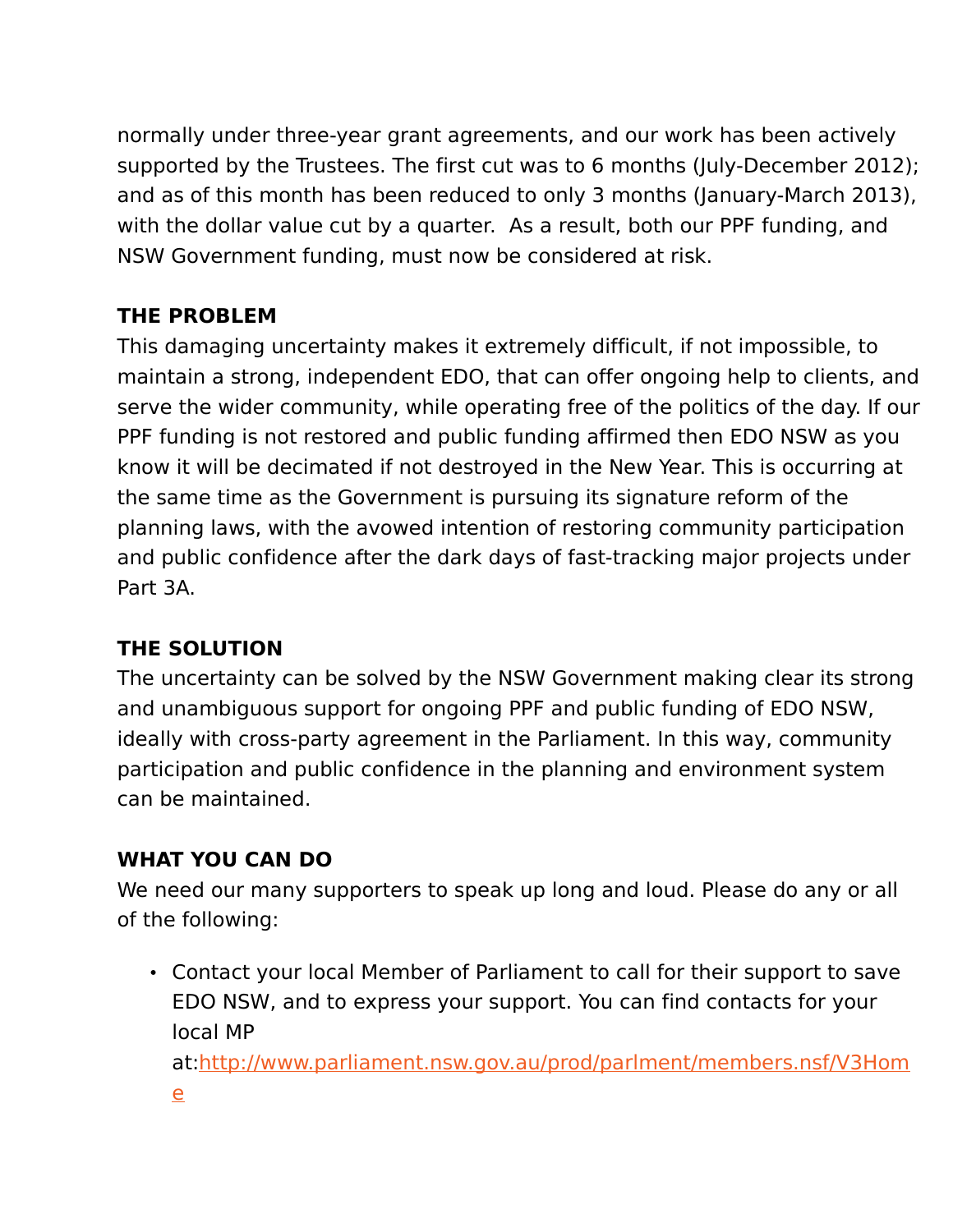- Contact the Premier [\(office@premier.nsw.gov.au](mailto:office@premier.nsw.gov.au) or ph: (02) 9487 8588), the Attorney General the Hon. Greg Smith [\(office@smith.minister.nsw.gov.au](mailto:office@smith.minister.nsw.gov.au) or ph: (02) 9228 5246) and the Minister for Planning & Infrastructure the Hon. Brad Hazzard MP [\(office@hazzard.minister.nsw.gov.au](mailto:office@hazzard.minister.nsw.gov.au) or ph: (02) 9228 5258)
- Speak to your local media and look for opportunities to support us such as calling in to radio talkback
- Share this email with anyone you think might care about EDO NSW.
- We also welcome your donations to **[EDO NSW](http://www.givenow.com.au/edonsw)**

### **OUR FUTURE**

If the current situation goes unchanged, it means we will have to lay off most of our valuable, highly professional and tireless staff early in the New Year, and begin dramatically scaling back or shutting down our popular key community services including:

- Free legal advice telephone line we took nearly 1500 calls last year
- Community workshops 95 across NSW in the past three years, with about 95% in rural and regional areas
- Rural and regional work a major focus for the past 10 years, with a regional office in Lismore, and support to communities on key issues like native vegetation, water plans, coal seam gas, mining, private conservation and local planning
- Indigenous program unique support to the Aboriginal community on culture and heritage
- Education and publishing major guides/handbooks, and 40 much-used Fact Sheets, and a major new guide on mining set to be published
- Policy and law reform including extensive input to the current major reform of the NSW planning laws, with 2400 hits on our online guide to the Green Paper during the submission period
- Court cases and mediation ensuring high quality cases get heard and those with poor prospects are filtered out, which has led to many